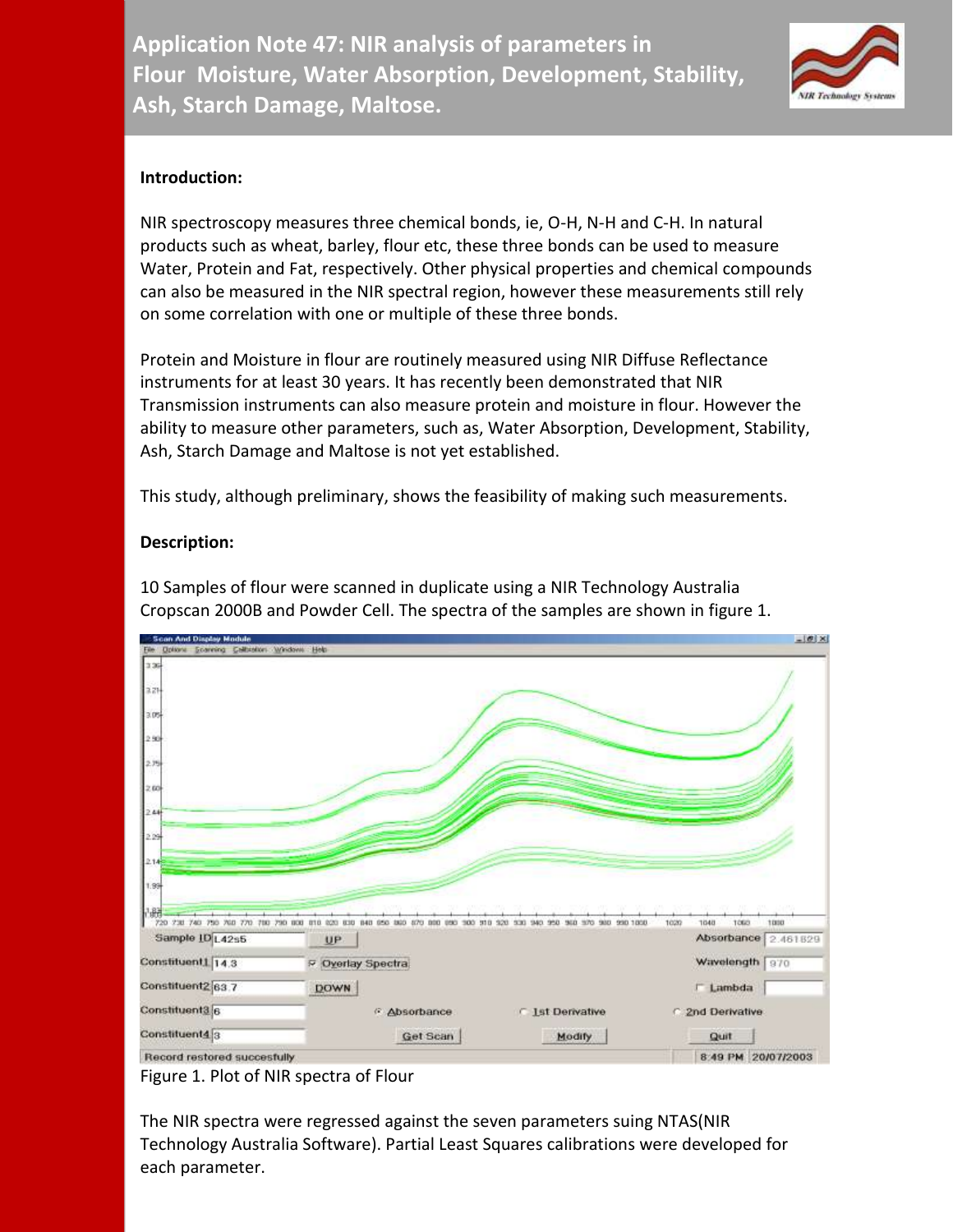### **Results:**

Figure 2. shows the regression plot for Moisture. As would be expected, this parameter can be easily measured. The range of moisture concentrations for these samples is very narrow and as such, the calibration model would not likely be suitable for other samples with lower and higher moisture content. NIR Technology Australia already has a calibration



Figure 2. Plot of NIR Moisture vs Ref Moisture

Figure 3. Shows the regression plot for Water Absorption. The range of sample values is good, however there are too few samples. Nonetheless, the correlation is very high, R2 = .98 and the accuracy is good, SEC = .5. It would suggest that this parameter could be measured using the NIR Transmission technique.



Figure 3. Plot NIR Water Absorption vs Ref Water Absorption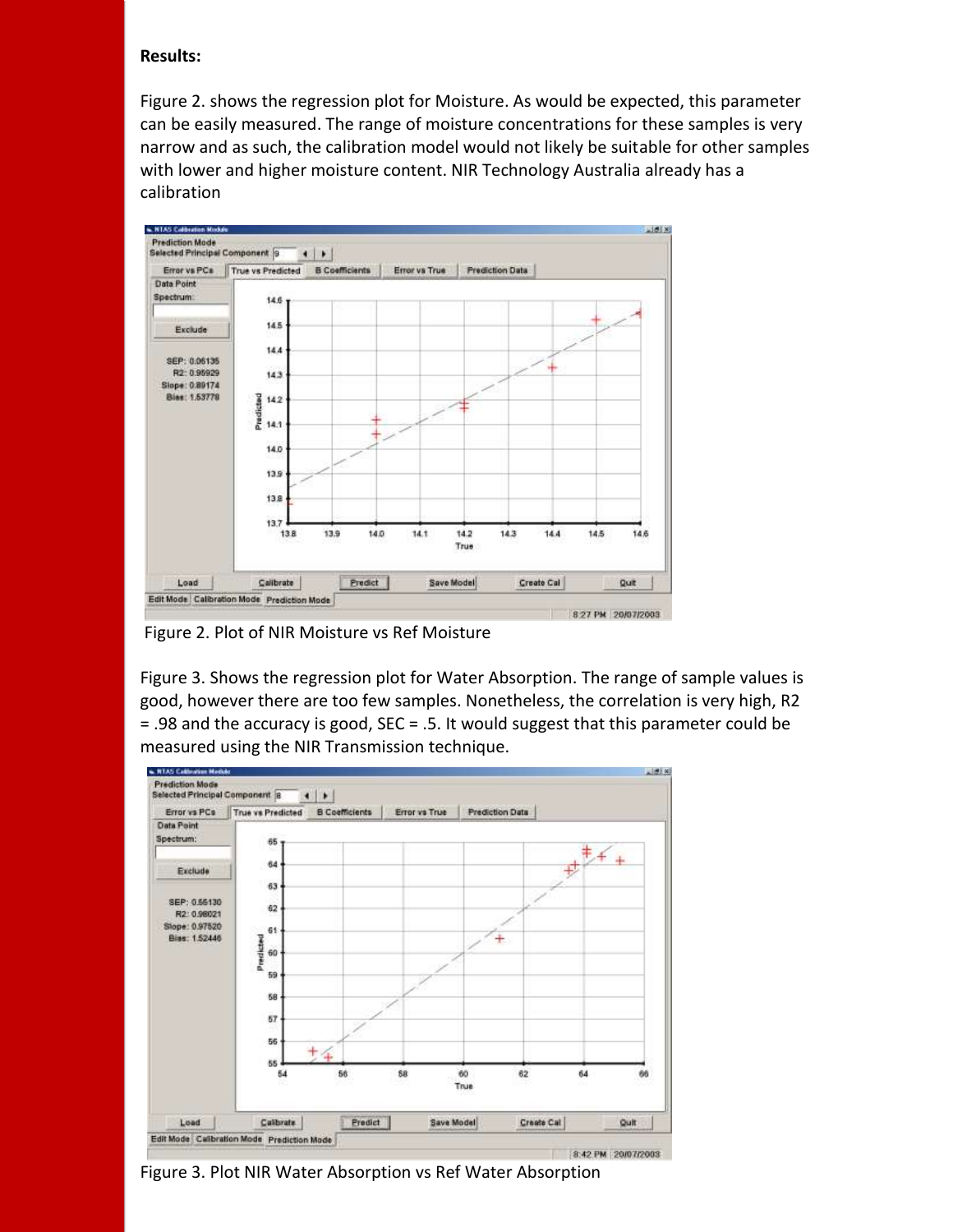

Figure 4. Plot NIR Development vs Ref Development

Figure 4. show the regression plot for Development. The correlation and accuracy for this parameter are excellent, ie, R2 = .999 SEC = .07. Although we do not know what in the NIR spectra is correlating to Development, it is obviously very strong.

Figure 5. shows the regression plot for Stability. It is noted that Water Absorption and Stability are high correlated and as such, it is not surprising that since development shows strong correlation, that Stability does also. The R2 = .989 and SEC = .17 are not as good as Development, however it is considered that both Development and Stability parameters should be measurable with the NIR Transmission technique.



Figure 5. Plot NIR Stability vs Ref Stability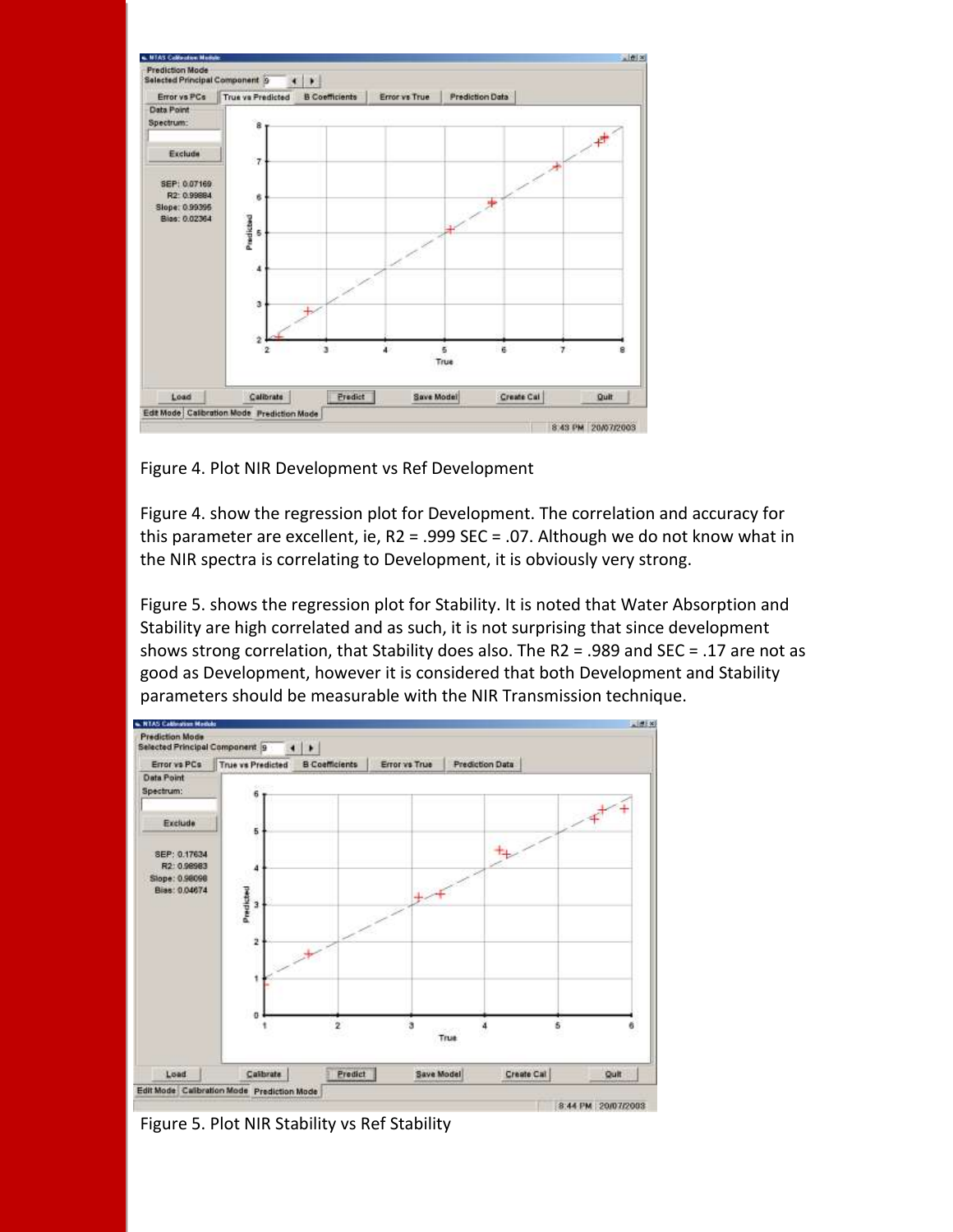Figure 6. shows the regression plot for Ash. Ash has been measured in flour using the NIR region. The explanation for measuring Ash is that the Ash is what is left when the protein, starch, water and fiber are burnt off. Since the NIR measures protein, water, starch and fiber, then it should be able to measure the remaining material. The correlation is good, but not perfect but the accuracy is very good, ie, R2 = .95, SEC = .01. To improve the calibration, more samples with values across the entire range should be scanned.

Figure 7. shows the regression plot for Starch Damage. The correlation and accuracy for Starch Damage are extremely good, ie, R2 = .996, SEC = .06. AS can be seen from the plot the linearity is very good and it indicated that the NIR Transmission technique should provide a very good means of measuring Starch Damage.







Figure 7. Plot NIR Starch Damage vs Ref Starch Damage